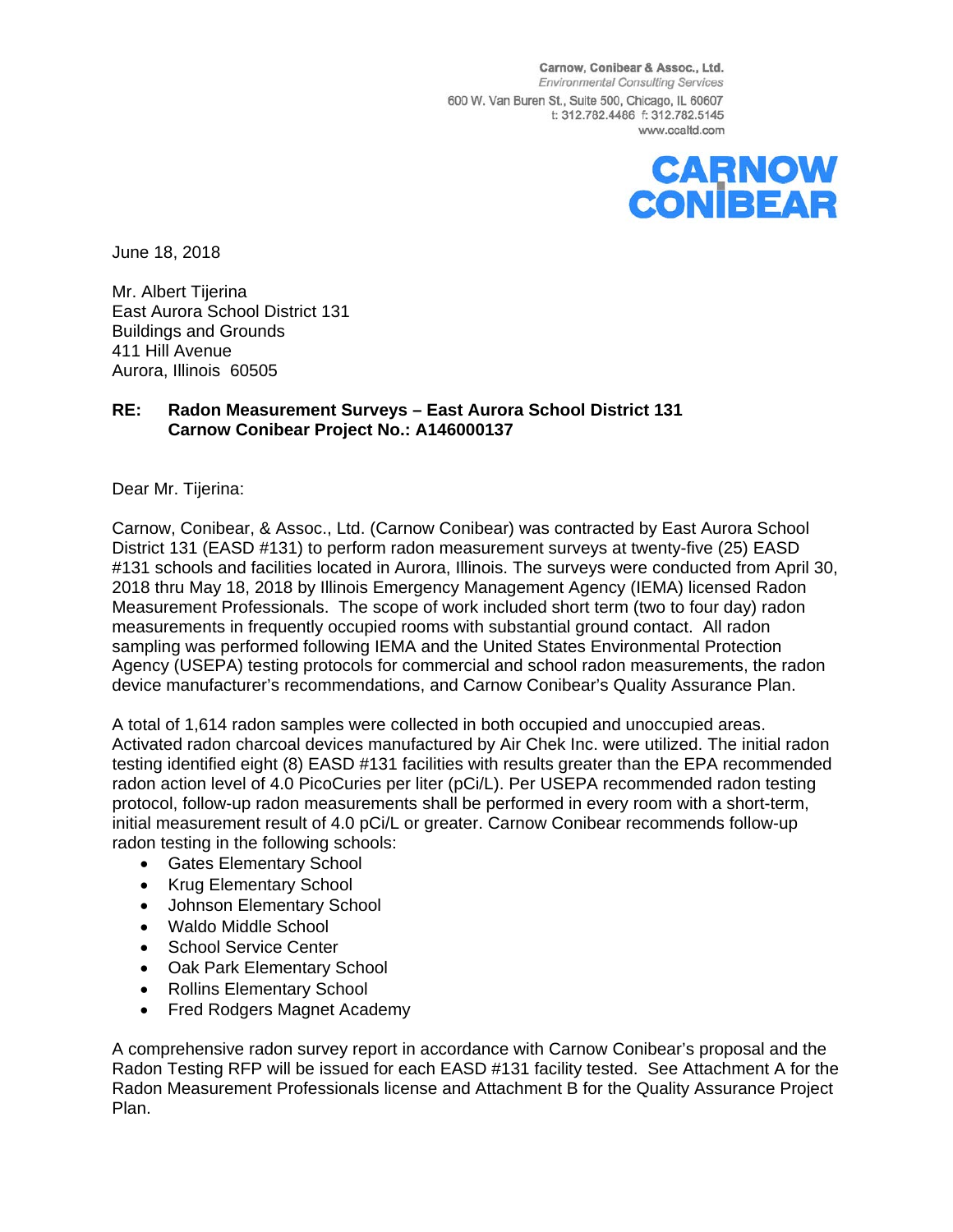We appreciate the opportunity to assist EASD #131 on this important project. After you have reviewed the report, please do not hesitate to contact me at (312) 762-2956 if you have any questions or need additional information.

Sincerely,

**CARNOW, CONIBEAR & ASSOC., LTD.**

Derek Lantry Director, Technical Services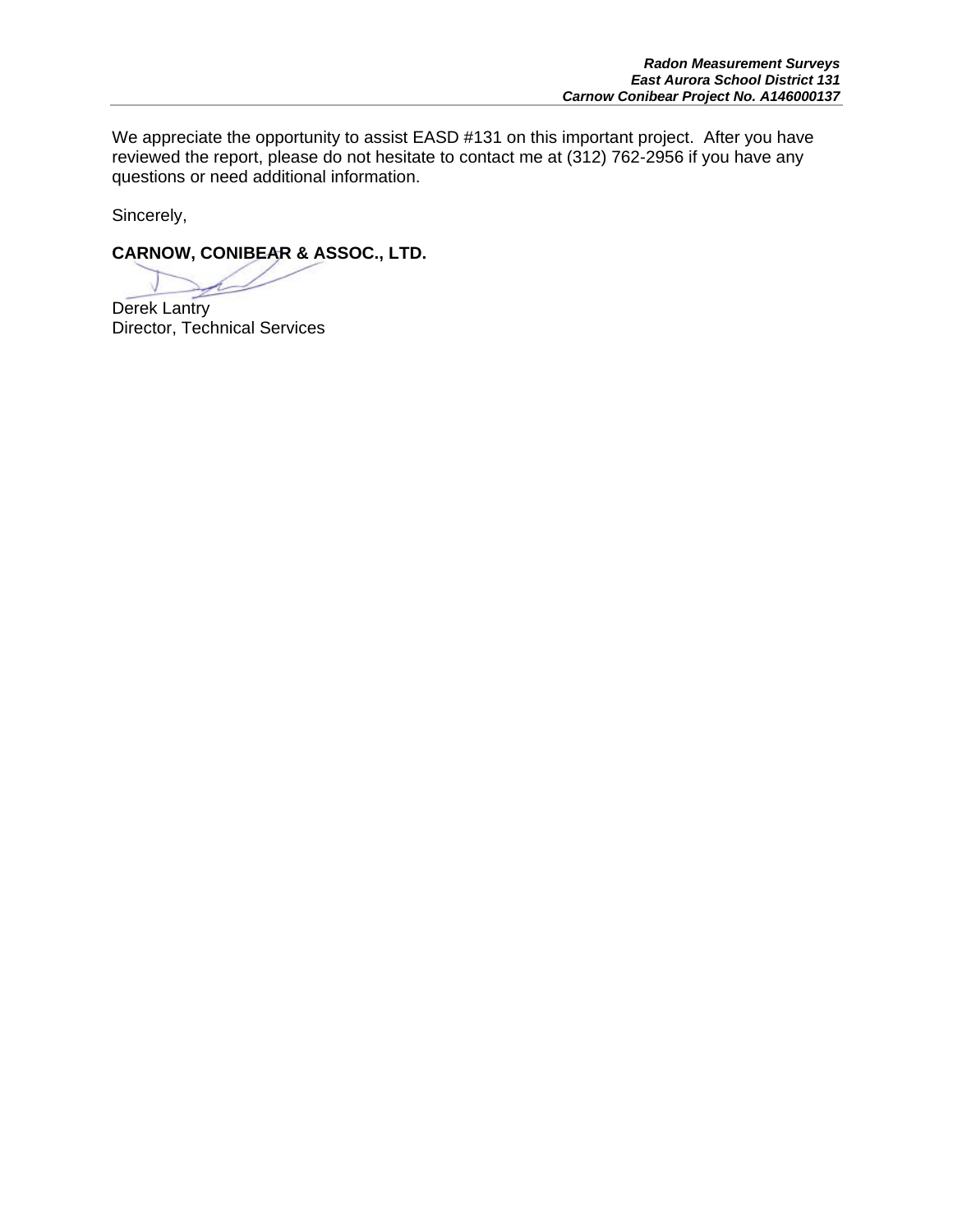# **ATTACHMENT A**

Radon Measurement Professionals License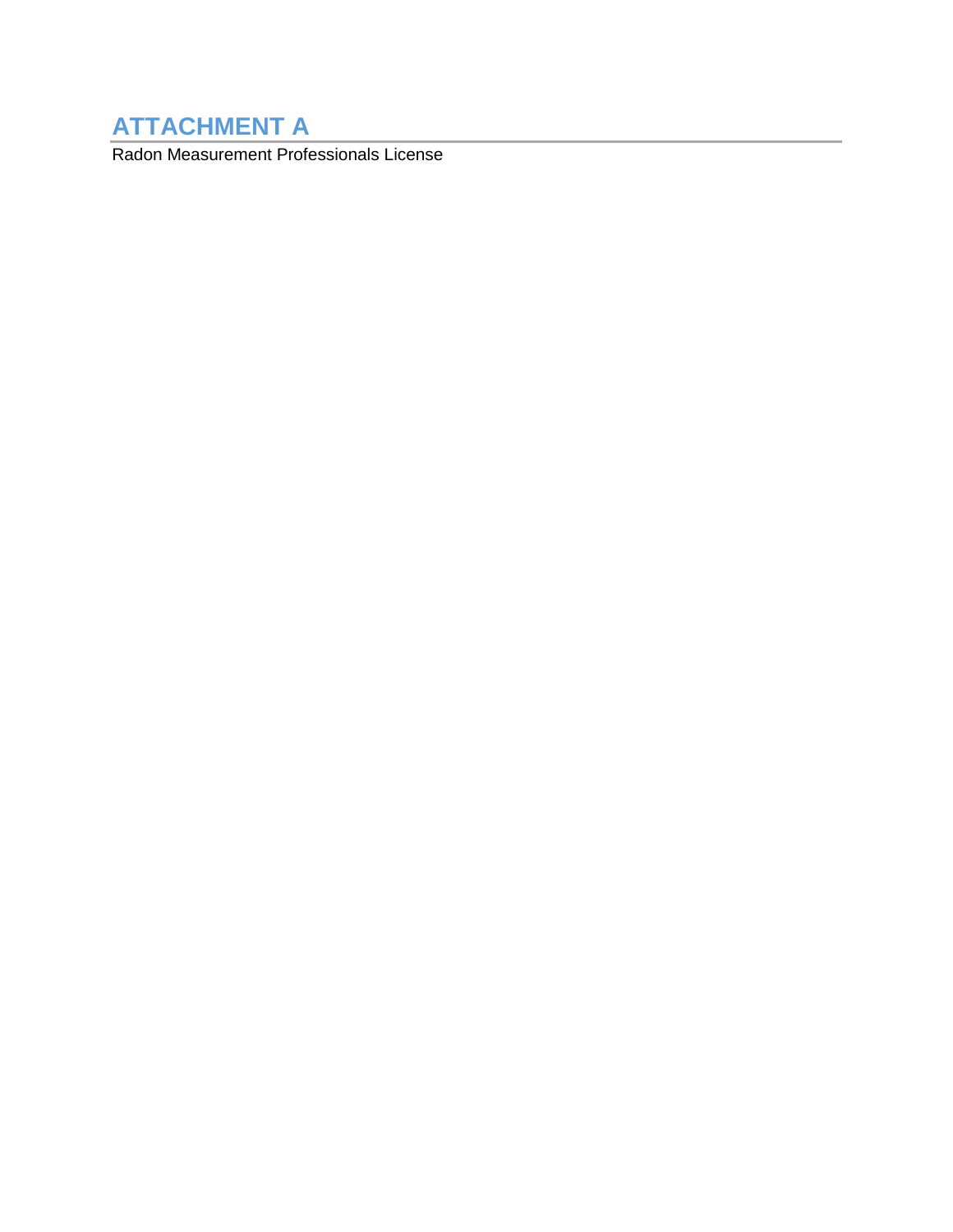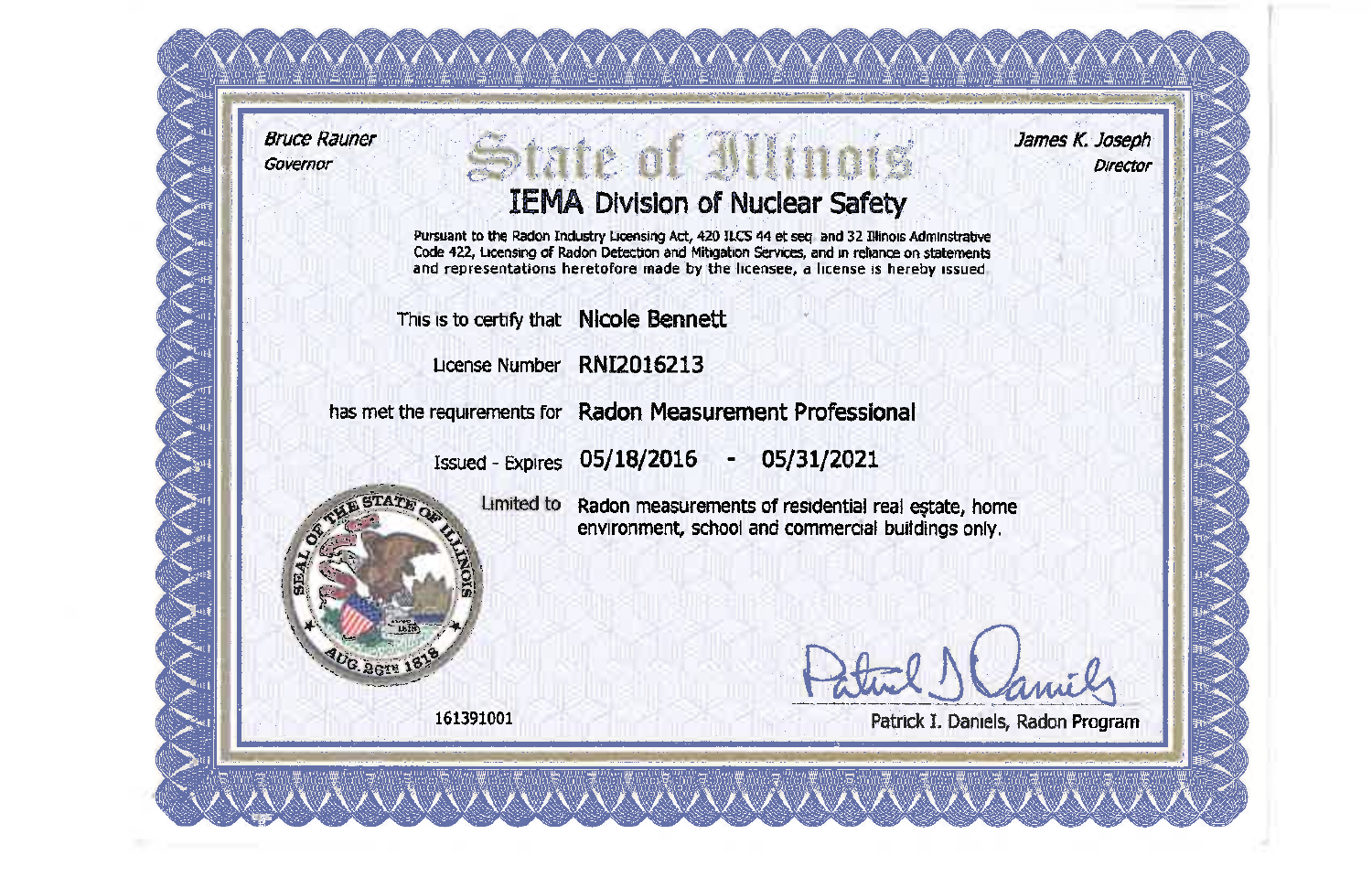

Questions / Address Changes - Please contact the Agency at 217/782-1325.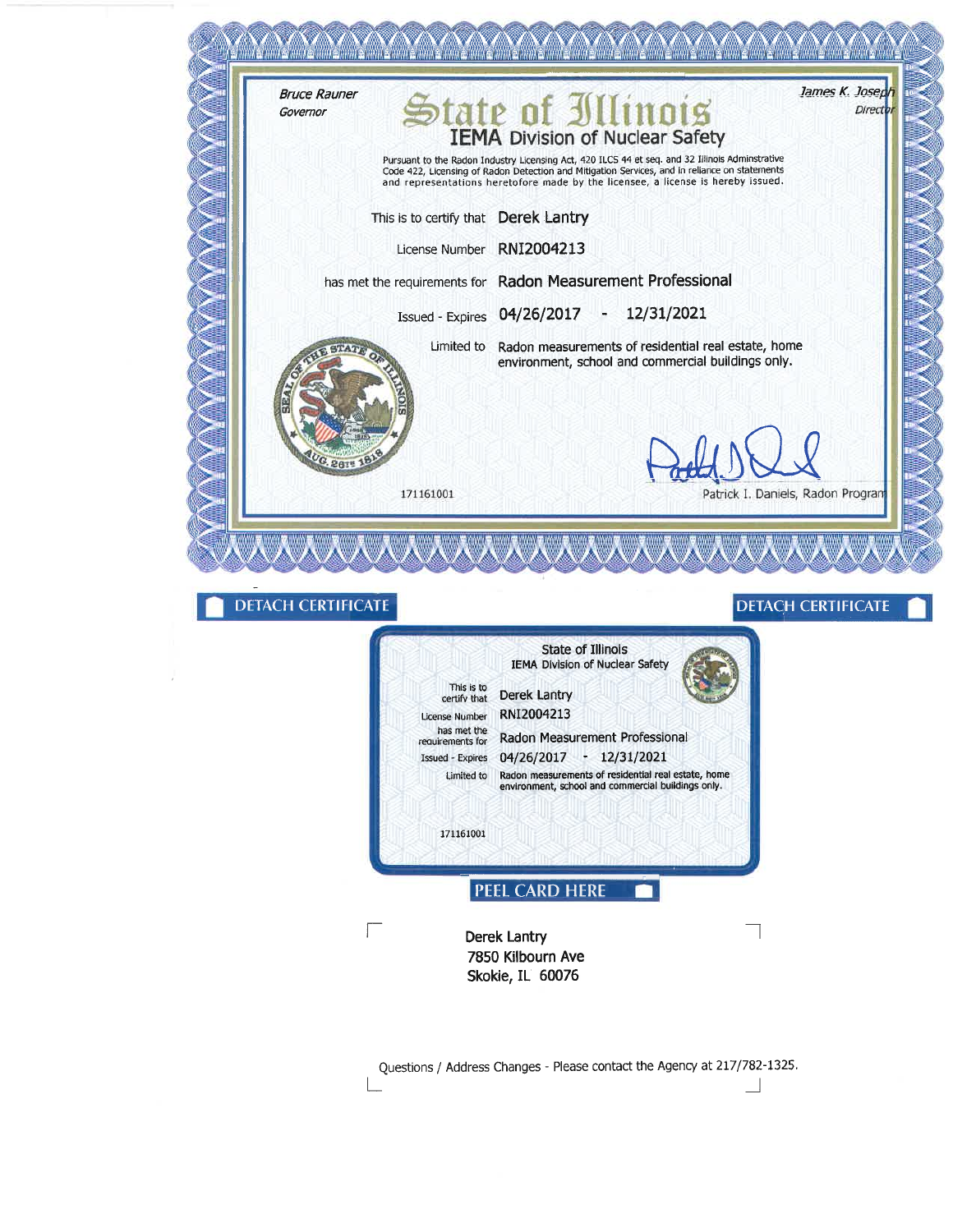# **ATTACHMENT B**

Quality Assurance Project Plan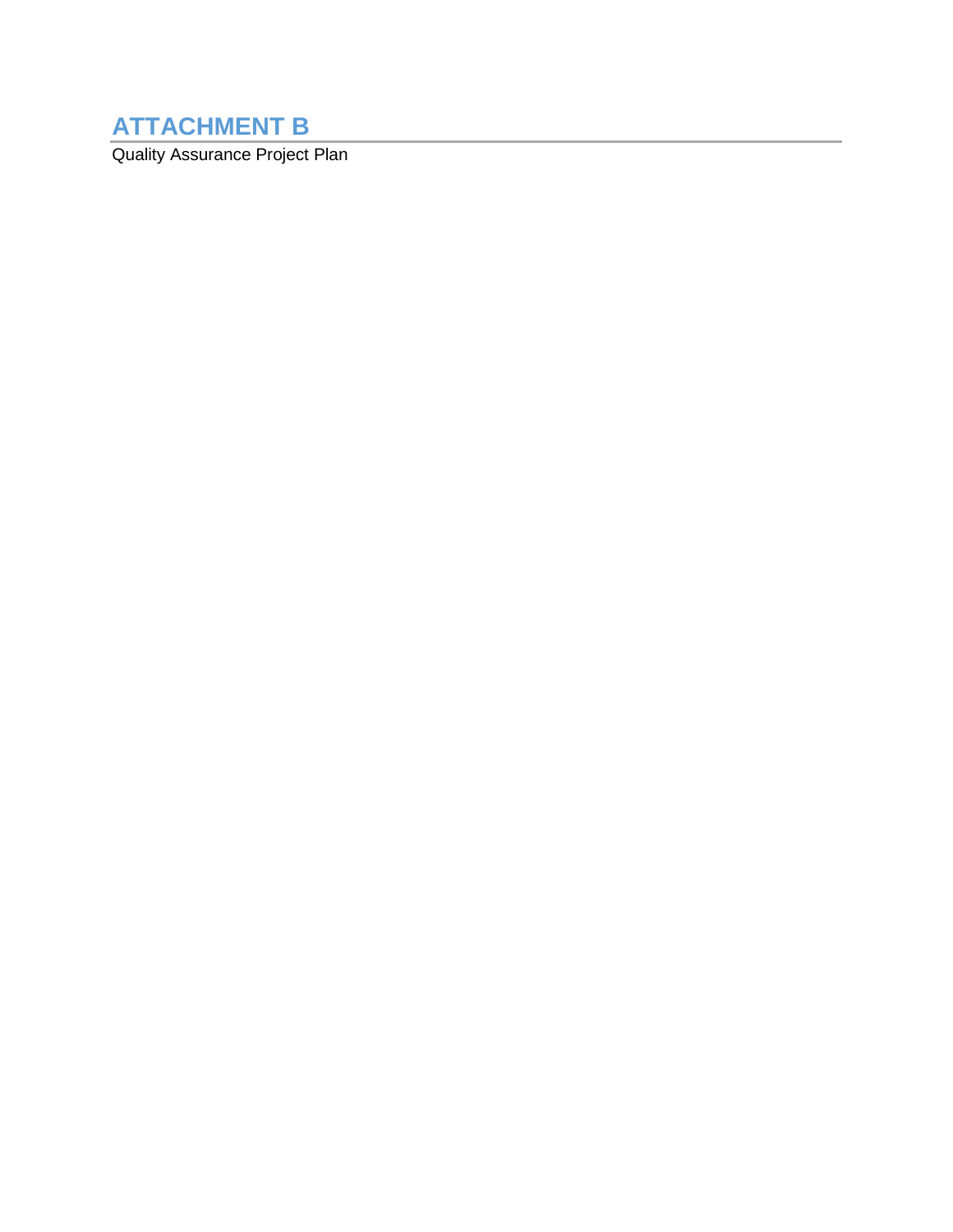# **QUALITY ASSURANCE PROJECT PLAN**

# **RADON MEASUREMENT SURVEYS**

**East Aurora School District 131 411 Hill Avenue Aurora, Illinois 60505**

**PROJECT NUMBER: A146000137**

**CARNOW, CONIBEAR, & ASSOC., LTD. 600 WEST VAN BUREN STREET, SUITE 500 CHICAGO, IL 60607 PHONE: (312) 782-4486 FAX: (312) 782-5145**

**Derek Lantry Carnow, Conibear, & Assoc., Ltd. Radon Measurement Professional**

**T. Rodman Harvey, P.E., CIH, CSP Carnow, Conibear & Assoc., Ltd QA/QC Officer**

A1 Title Page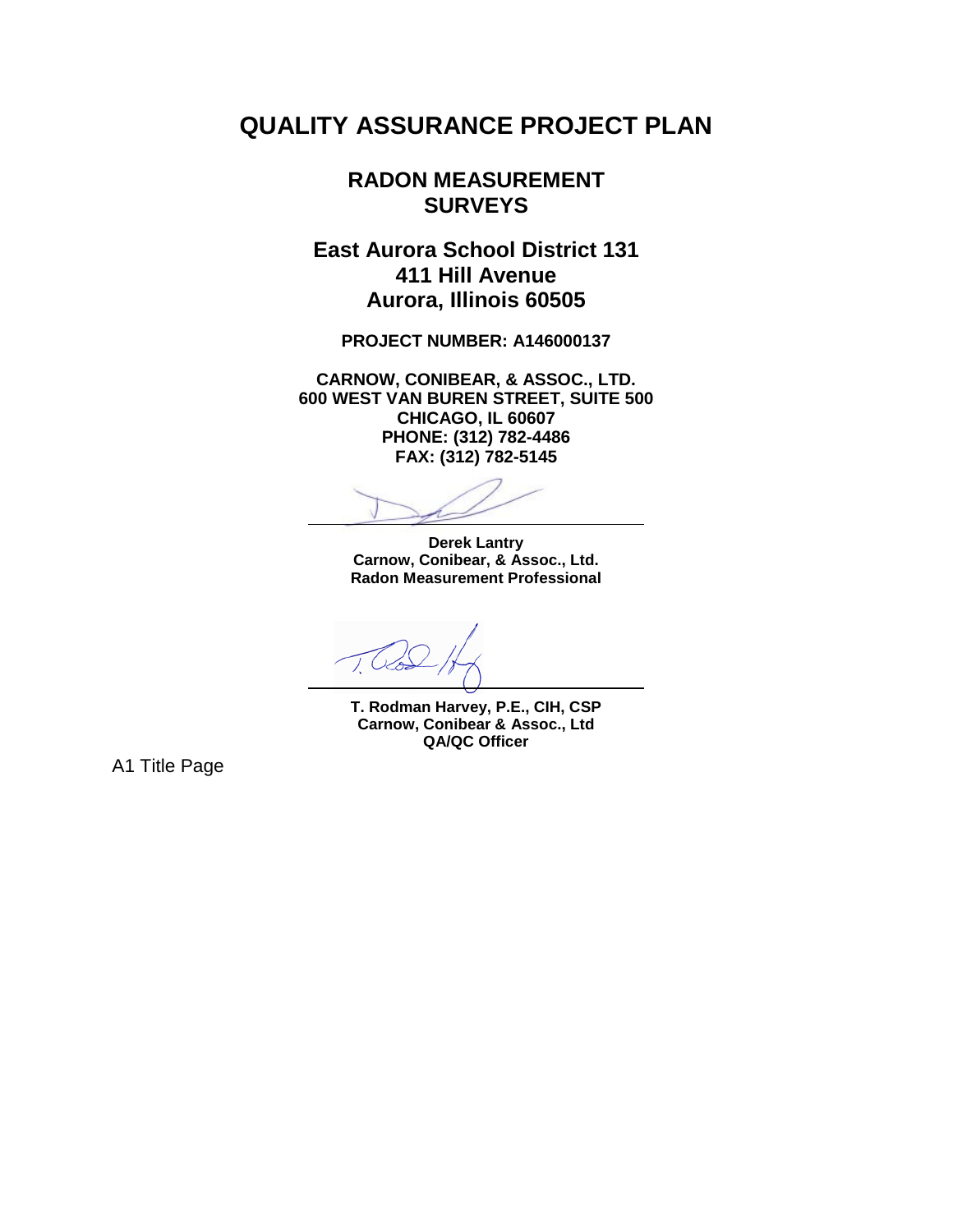Carnow, Conibear, & Assoc., Ltd.<br>Quality Assurance Project Plan<br>East Aurora School District 131<br>Carnow Conibear Project No. A146000137<br>Page 2 of 9

# **A2 Table of Contents**

| B10 Data Management.                   |  |
|----------------------------------------|--|
|                                        |  |
|                                        |  |
|                                        |  |
| D2 Verification and Validation Methods |  |
|                                        |  |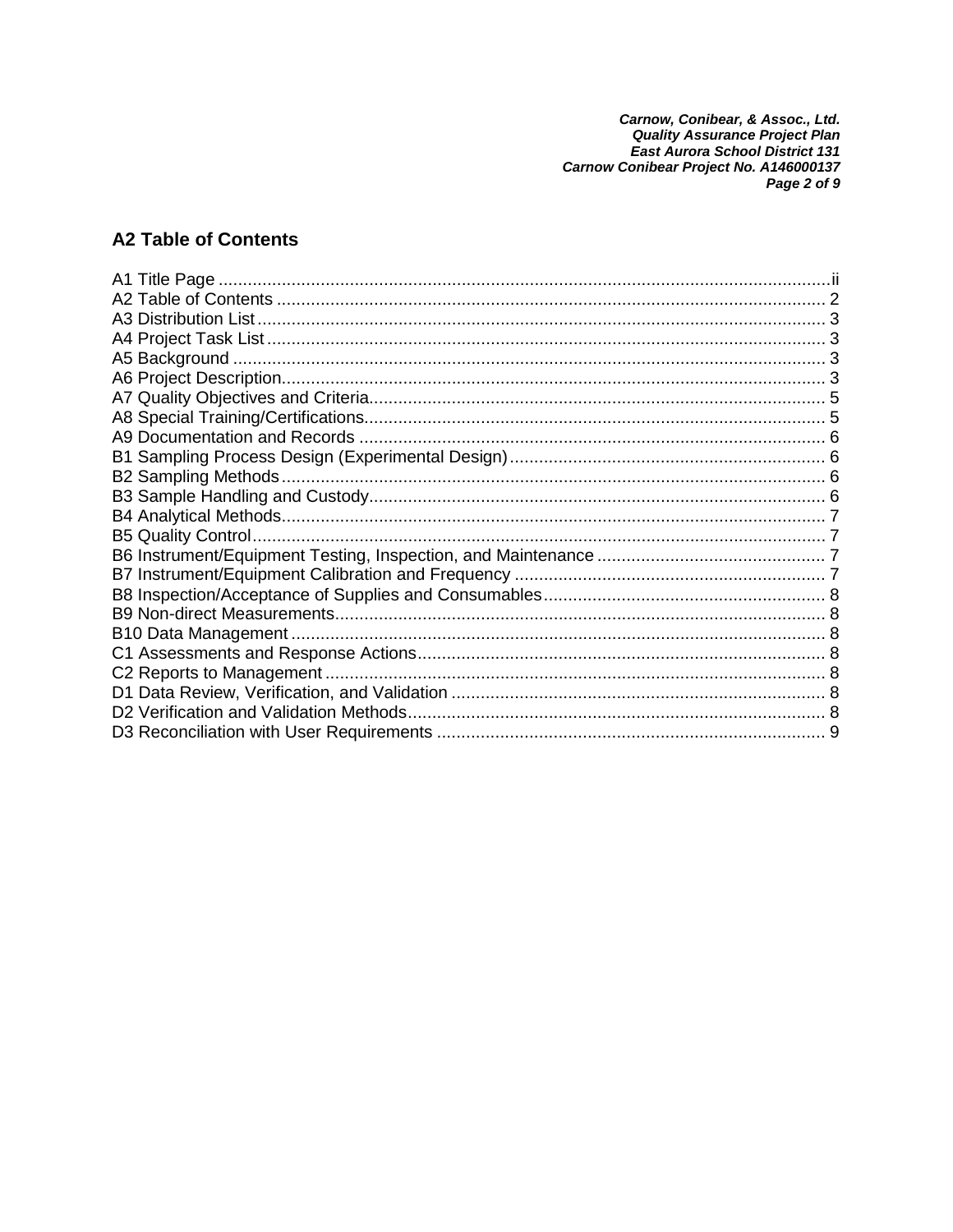# **A3 Distribution List**

| <b>Name</b>      | Organization           | Title         | <b>Contact</b><br>Information |
|------------------|------------------------|---------------|-------------------------------|
| T. Rodman Harvey | Carnow Conibear        | QA/QC Officer | (312) 762-2904                |
| Nicole Bennett   | <b>Carnow Conibear</b> | <b>RMP</b>    | (312) 762-2939                |
| Derek Lantry     | <b>Carnow Conibear</b> | <b>RMP</b>    | $(312)$ 762-2956              |

# **A4 Project Task List**

| Task/                      | <b>Name</b>            | <b>Title</b>         | <b>Contact</b>     | <b>Note</b>            |
|----------------------------|------------------------|----------------------|--------------------|------------------------|
| <b>Responsibility</b>      |                        |                      | <b>Information</b> |                        |
| Director                   | Derek Lantry           | <b>RMP</b>           | (312) 762-2956     | <b>Carnow Conibear</b> |
| <b>Project Manager</b>     | Derek Lantry           | <b>RMP</b>           | (312) 762-2956     | <b>Carnow Conibear</b> |
| <b>Field Technician</b>    | Nicole Bennett         | <b>RMP</b>           | (312) 762-2939     | <b>Carnow Conibear</b> |
| <b>Field Technician</b>    | <b>Derek Lantry</b>    | <b>RMP</b>           | (312) 762-2956     | <b>Carnow Conibear</b> |
| <b>Laboratory Analysis</b> | Air Chek               | Lab                  | (800) 247-2435     | Vendor                 |
| QA/QC data review          | T. Rodman              | QA/QC                | (312) 762-2935     | <b>Carnow Conibear</b> |
|                            | Harvey                 |                      |                    |                        |
| QA/QC Report               | T. Rodman              | QA/QC                | (312) 762-2935     | <b>Carnow Conibear</b> |
| Review                     | Harvey                 |                      |                    |                        |
| <b>Client Contact</b>      | <b>Albert Tijerina</b> | <b>Buildings and</b> | (630) 299-5550     | Client                 |
|                            |                        | <b>Grounds</b>       |                    |                        |
| <b>Site Contact</b>        | Albert Tijerina        | Buildings and        | (630) 299-5500     | Client                 |
|                            |                        | <b>Grounds</b>       |                    |                        |

# **A5 Background**

East Aurora School District 131 (EASD #131) has retained Carnow Conibear to conduct radon testing at twenty-five (25) EASD #131 facilities in Aurora, Illinois.

#### Project objective

The objective of this project is to conduct short term radon measurements at the project locations.

#### Reason for Project

The project is being conducted to verify radon levels in frequently occupied rooms with substantial ground contact.

This radon measurement project is being conducted in accordance with the Illinois Emergency Management Agency regulations part 422.

# **A6 Project Description**

Carnow, Conibear, & Assoc., Ltd. was contracted by EASD #131 to perform a radon survey at twenty-five (25) , EASD #131 facilities in Aurora, Illinois. The scope of work includes short term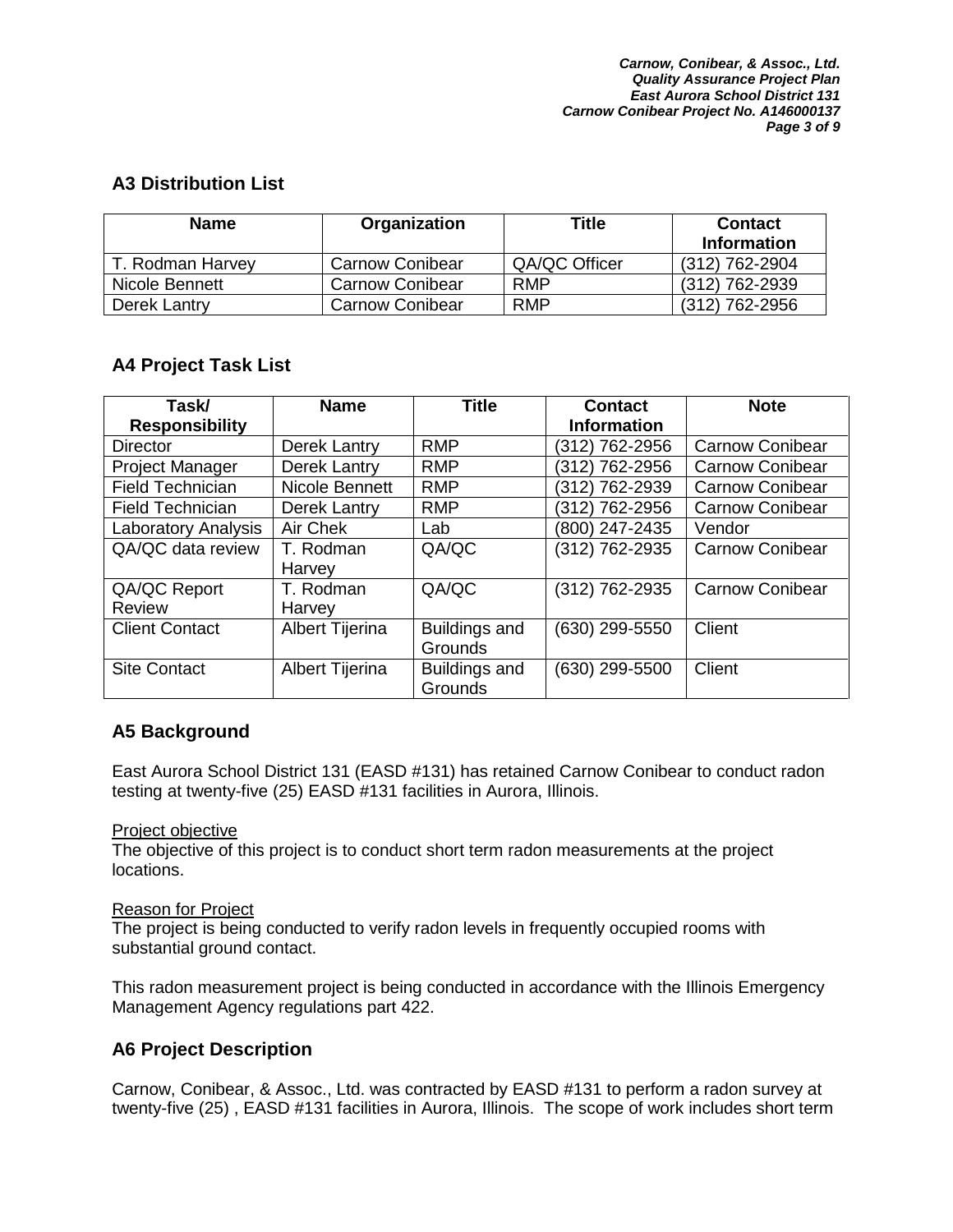(two to four day) radon measurements in all frequently occupied rooms and common areas having at least one wall with substantial ground contact. The radon survey shall be performed in accordance with the Illinois Emergency Management Agency (IEMA) and the United Sates Environmental Protection Agency (USEPA) testing protocols for commercial and school radon measurements, the radon device manufacturer's recommendations, and the Carnow Conibear Quality Assurance Plan.

#### Project Schedule

| <b>Task</b>                   | <b>Responsibility</b> | <b>Due Date</b>                  |
|-------------------------------|-----------------------|----------------------------------|
| <b>Site Assessment</b>        | <b>RMP</b>            | March 2, 2018                    |
| AC Canister set out           | <b>RMP</b>            | April 30 thru May 16, 2018       |
| <b>AC Canister Collection</b> | <b>RMP</b>            | May 2, 2018 thru May 18, 2018    |
| Sample Shipment               | <b>RMP</b>            | May 2, 2018 thru May 18, 2018    |
| <b>Laboratory Analysis</b>    | <b>RMP</b>            | May 4, 2018 thru May 21, 2018    |
| Laboratory data review        | RMP, QA/QC Officer    | May 7, 2018 thru May 22, 2018    |
| <b>Draft Reports</b>          | <b>RMP</b>            | May 29, 2018 thru June 22, 2018  |
| <b>Report QAQC</b>            | QA/QC Officer         | May 29, 2018 thru June 22, 2018  |
| <b>Final Reports</b>          | <b>RMP</b>            | June 22, 2018 thru June 29, 2018 |
| <b>Project Closeout</b>       | RMP, Administration   | July 29, 2018                    |

#### Project Locations

East Aurora School District 131 Facilities – Aurora, Illinois

| <b>School</b>                        | <b>Address</b>                 |
|--------------------------------------|--------------------------------|
| O.C. Allen School                    | 700 S. Farnsworth Ave., Aurora |
| Fred Rodgers Magnet Academy          | 501 College Ave., Aurora       |
| C.M. Bardwell School                 | 550 South Lincoln Ave., Aurora |
| W.S. Beaupre School                  | 954 E. Benton St., Aurora      |
| N.A. Hermes School                   | 100 Jungles Ave., Aurora       |
| L.D. Brady School                    | 600 Columbia St., Aurora       |
| C.I. Johnson School                  | 1934 Liberty St., Aurora       |
| G.N. Dieterich School                | 1141 Jackson St., Aurora       |
| R.E. Krug School                     | 240 Melrose Ave., Aurora       |
| J.W. Gates School                    | 800 Seventh Avenue, Aurora     |
| Oak Park School                      | 1200 Front Street, Aurora      |
| H.W. Cowherd Middle School           | 441 N. Farnsworth Ave., Aurora |
| M. O'Donnell School                  | 1640 Redkinger Rd., Aurora     |
| C.F. Simmons Middle School           | 1130 Scheffer Rd., Aurora      |
| K.D. Waldo Middle School             | 56 Jackson St., Aurora         |
| East High School                     | 500 Tomcat Ln., Aurora         |
| <b>School Service Center</b>         | 417 Fifth St., Aurora          |
| <b>Building &amp; Grounds Center</b> | 411 Hill Avenue., Aurora       |
| Benavides Kindergarten Center        | 954 E. Benton Street, Aurora   |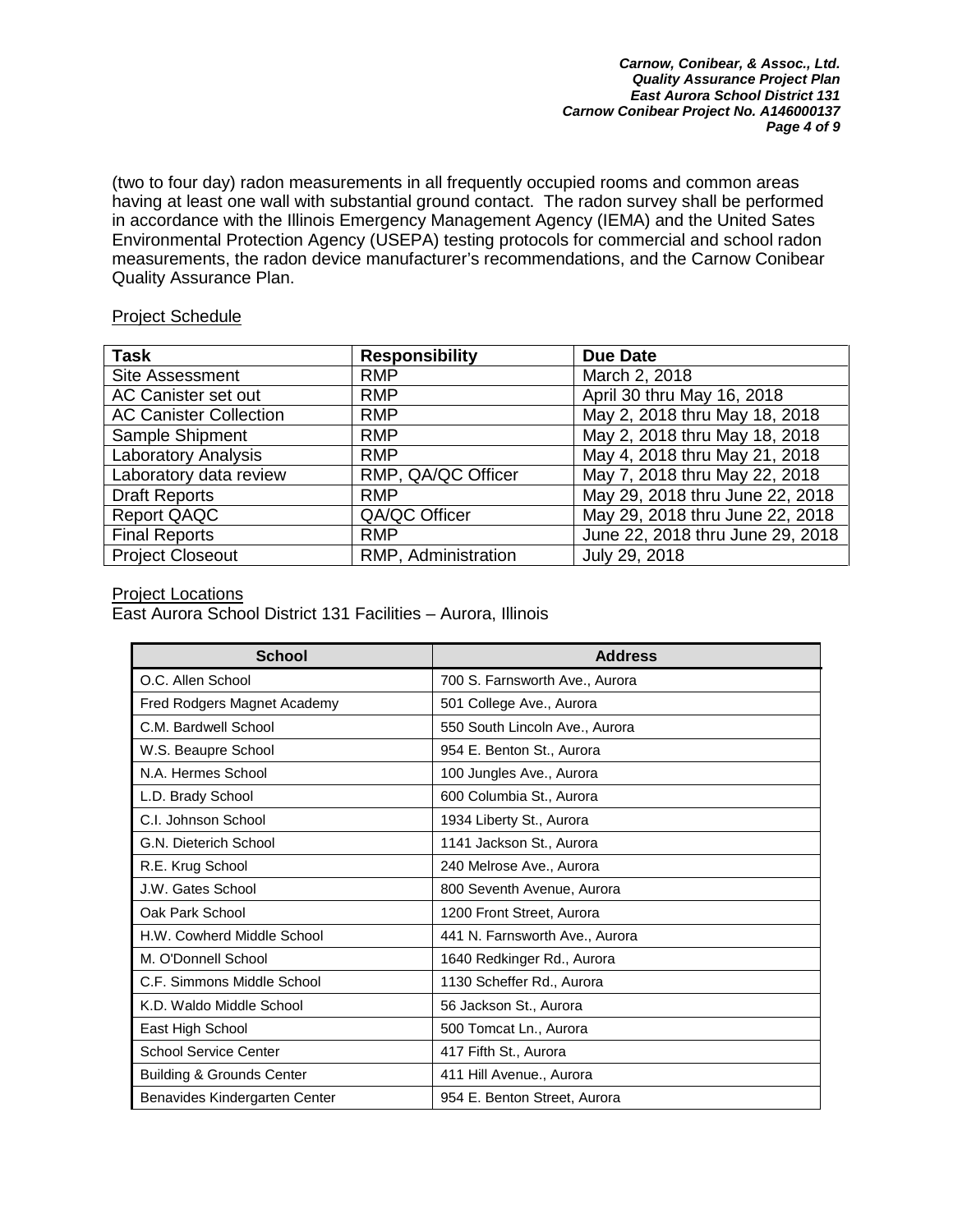| <b>School</b>                       | <b>Address</b>                    |
|-------------------------------------|-----------------------------------|
| <b>Early Childhood Center</b>       | 278 E. Indian Trail, Aurora       |
| <b>East Aurora Extension</b>        | 1685 N. Farnsworth Avenue, Aurora |
| <b>Rollins Elementary School</b>    | 950 Kane Street, Aurora           |
| Administrative Service Center       | 231 E. Indian Trail, Aurora       |
| Welcome Center/Child Service Center | 254 E. Indian Trail, Aurora       |

# **A7 Quality Objectives and Criteria**

The objective for the precision of the measurements of indoor ambient radon concentrations measured with Air Chek samplers at or above 4 pCi/L is an average ten percent relative difference between duplicates. (This is the warning level, necessitating an investigation into the cause of the discrepancy between duplicates.)

The objective for accuracy of the measurements of indoor ambient radon concentrations measured with Air Chek samplers is ten percent at concentrations of 4 pCi/L or greater. This value is the average percent accuracy, or the ratio of the measured to the known (chamber) value.

All measurements of radon gas or shall report the value to no more than 1 decimal place, e.g., 4.3 pCi/L. Any measurements passed on radon progeny shall be reported to no more than three decimal places, e.g., 0.033 WL.

All measurement activities shall conform to CCA SOPs and QA/QC documents.

Sample devices shall be located in accordance with IEMA requirements and CCA's SOPs. Sample locations shall be indicated on a field sketch of the project site.

Duplicate and blank samples shall be collected in accordance with the requirements of this document and the results of those samples shall be included in the final report.

All field forms, chain of custody forms, etc., shall be filled out in their entirety.

All field sketches, drawings etc., shall be dated and labeled with the name of the person preparing the sketch, the project name and any other information required, e.g., sample locations, building foundations, floor drains, slabs, crawl spaces, major HVAC components.

| <b>Name</b>    | <b>License/ Certification</b>             | <b>Number</b> | <b>Expiration Date</b> |
|----------------|-------------------------------------------|---------------|------------------------|
| Nicole Bennett | Radon Measurement<br>professional license | RNI2016213    | 5/31/2021              |
| Derek Lantry   | Radon Measurement<br>professional license | RNI2004213    | 12/31/2021             |

### **A8 Special Training/Certifications**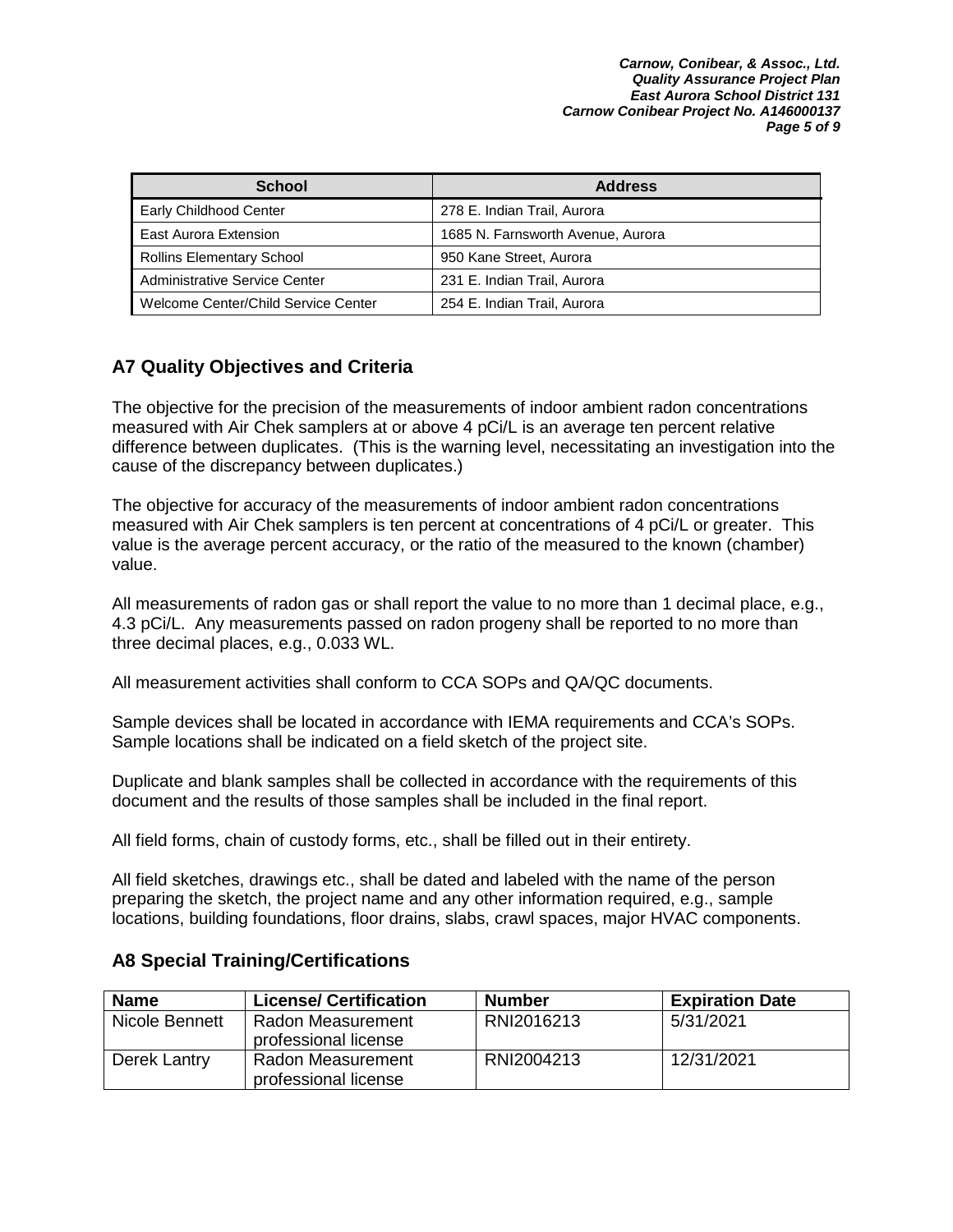Copies of all licenses and certifications shall be kept in the project file.

#### **A9 Documentation and Records**

The RPM or the QAQC Officer will create a new QA project Plan for each new radon measurement project. It will be the RPM's responsibility to make sure that the latest versions of the appropriate documents are used. In the event that the QA project Plan, Standard Operating Procedures or other documents are updated during the course of an active radon measurement project, the new version of the affected document will be distributed to the appropriate project personnel along with a sign off sheet stating that the new document was received. The old versions of the affected documents shall be collected at this time, and any extra (non-file) copies will be destroyed.

The project data package shall include, but not be limited to the following information:

The project proposal; A copy of the QA Project Plan; Field Logs and data sheets; Copies of training certificates and or licenses; Field sketches, drawings or other graphical data; Chain of Custody Forms; Laboratory Reports; Sample shipment logs or receipts **Correspondence** Local weather data Final Reports

Documents and records shall be filed and retained in accordance with SOP #2.

### **B1 Sampling Process Design (Experimental Design)**

Sampling strategy shall be planned and executed in accordance with SOP #1.

#### **B2 Sampling Methods**

Activated Charcoal Absorption Devices (ACs) shall be used. Refer to SOP #1.

#### **B3 Sample Handling and Custody**

The samples shall be collected in accordance with to SOP #1.

The samples shall be labeled with a unique sample identifier.

The samples shall be shipped to the laboratory immediately after retrieval. Sample packaging and shipment shall conform to the laboratories requirements.

A complete chain of custody shall be maintained with the sample set and the sample set shall remain in the possession and control of the RPM until it is transferred to the laboratory or a delivery service. A copy of the chain of custody shall be retained whenever the samples are transferred to another individual or organization.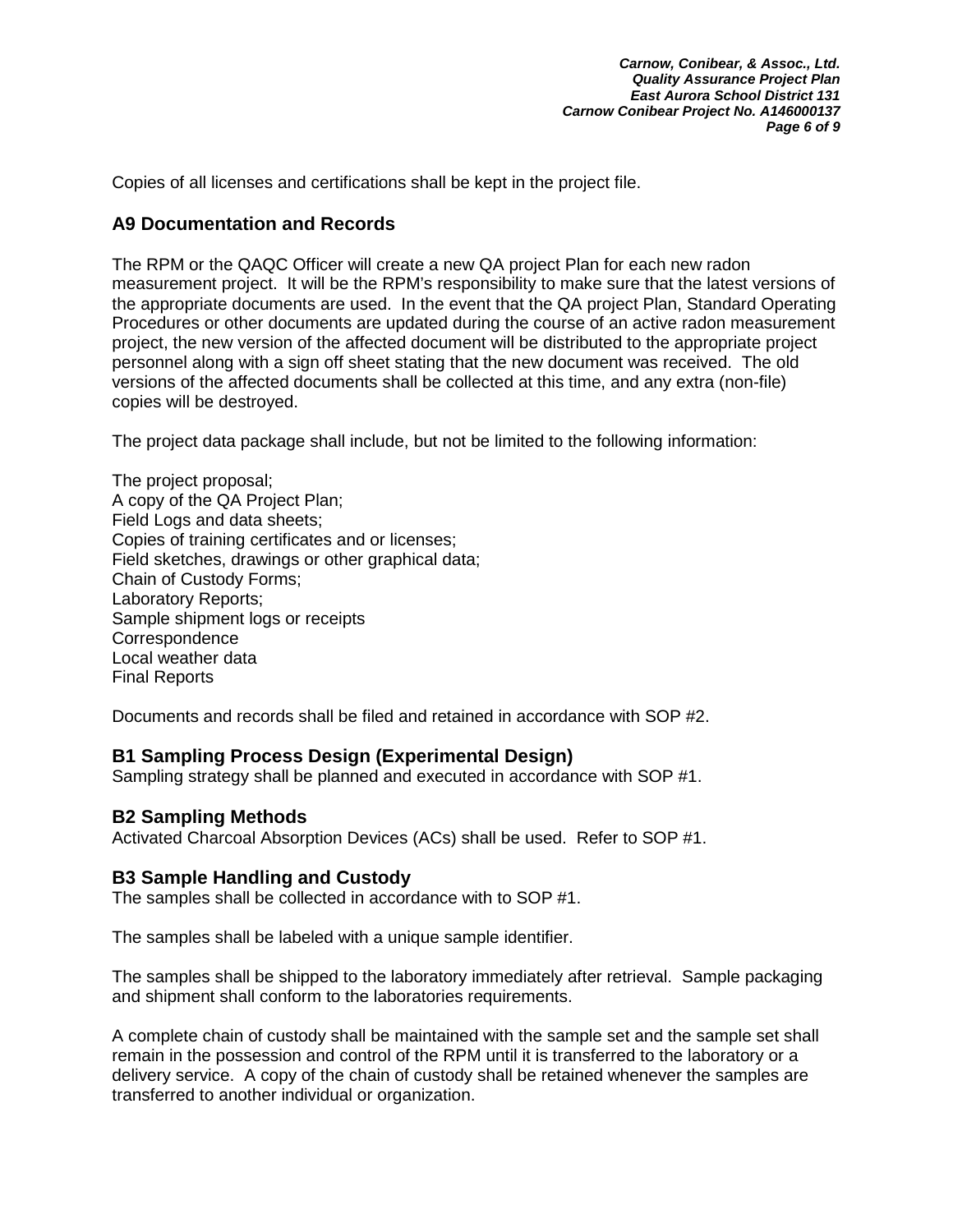A copy of delivery service tickets shall be retained when samples are shipped via overnight service to a vendor laboratory.

## **B4 Analytical Methods**

ASTM D6327-98, Standard Test Method for Determination of Radon Decay Product Concentration and Working Level in Indoor Atmospheres by Active Sampling on a Filter

EPA Indoor Radon and Radon Decay Product Measurement Protocols, EPA 520-1/89-009, issued by the Office of Radiation Programs

### **B5 Quality Control**

In order to assure the quality of testing duplicate samples are taken. For school and commercial building testing duplicate samples shall represent 10 percent of all the detectors deployed, or a maximum of 50 detectors, whichever is less. Two (2) canisters are set side by side at the selected site.

Blank samples or Aunopened canisters@ (sample not taken) are submitted. For residential home testing, blank measurements shall be performed 1 for every 20 samples collected. For school and commercial building testing, blank measurements shall be performed and shall represent 5 percent of all the detectors deployed, or a maximum of 25 detectors, whichever is less, within the building.

Radon measuring devices are spiked 3 per 100 canisters or a minimum of 3 per year. Spiked Radon measuring devices are obtained from an approved laboratory supplier.

|                                                                    | <b>NUMBER</b> |
|--------------------------------------------------------------------|---------------|
| Estimated total number of samples to be collected:                 | 1,614         |
| Estimated number of duplicates samples to be collected             | 161           |
| Estimated number of blanks to be collected                         | 81            |
| Estimated number of spike samples to be submitted for this project | 9             |

### **B6 Instrument/Equipment Testing, Inspection, and Maintenance**

Carnow Conibear will use Activated Charcoal Absorption Devices (ACs). The devices will be inspected prior to deployment for physical damage. The devices come from the laboratory in sealed bags which must remain sealed until they are actually deployed.

### **B7 Instrument/Equipment Calibration and Frequency**

Carnow Conibear controls the use of instruments and testing equipment. Documentation of calibration is maintained as a quality record. Calibration is performed in accordance with SOP #1 – Measurements, Section 4.00 - Calibration Requirements.

Air Chek contracts with commercial radon chambers and maintains an in-house chamber to conduct batch calibrations. Each batch calibration includes at least 64 samplers. At least 8 of each are exposed for periods of two days through seven days at specified humidity and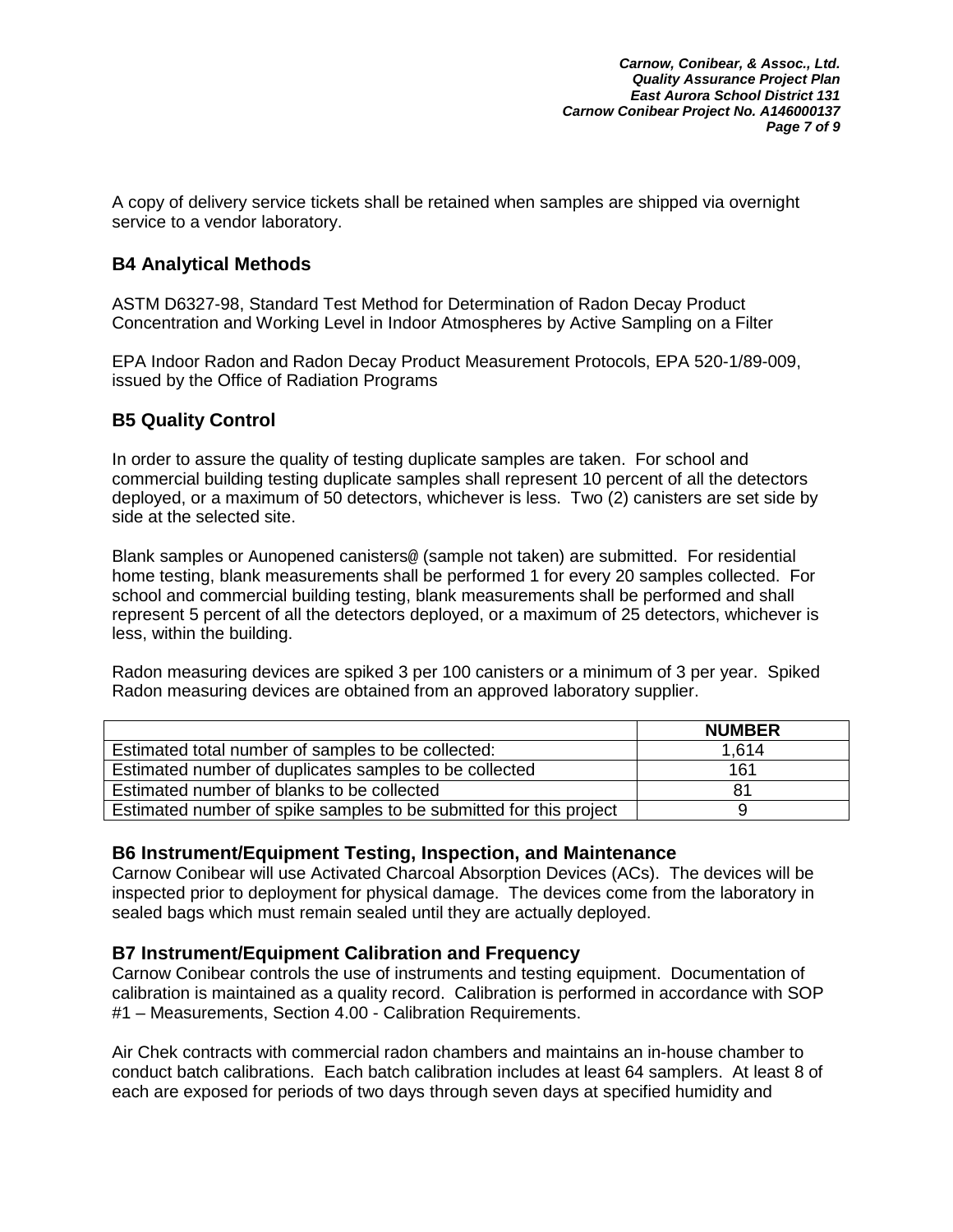temperature. A minimum of three different (low, medium and high) humidity levels are specified for each production type. The results from these batch exposures are used to generate calibration tables for each batch of charcoal used in the samplers. These calibrations are performed whenever the activated charcoal type used in the samplers changes, and/or at least every twelve months.

## **B8 Inspection/Acceptance of Supplies and Consumables**

AC devices will be inspected for physical damage prior to use on a project. The AC devices from Air Check come in a sealed plastic bag. The bag shall be checked to be sure that it is still sealed.

No other supplies or consumables have been deemed critical for a radon measurement project.

## **B9 Non-Direct Measurements**

Radon background information for the project location shall be obtained from either the USEPA, or the applicable local or state agencies. The final report shall include this data and its source. Since this information will be used as a general baseline or background, it will not be necessary to critically evaluate the quality of this data.

## **B10 Data Management**

Data management shall be in accordance with SOP #1.

## **C1 Assessments and Response Actions**

The designated QAQC officer for the project shall review the project data, forms, logs, and documentation to ensure that the proper SOPs were followed in collecting, submitting, and analysis of the data.

Any deficiencies shall be reported to management in accordance with SOP #3.

# **C2 Reports to Management**

Due to the short-term nature of the radon measurement projects, interim project status reports will not be required. Management will review the final project reports and any QAQC deficiency reports upon completion of the project.

### **D1 Data Review, Verification, and Validation**

Due to the straightforward nature of the data generated in a radon measurement project, the review, verification and validation of the data is also simple and straightforward.

The RPM, the designated QAQC officer and any other individual involved in the review process for the project report shall endeavor to ensure that the report data meets all of the required quality criteria.

### **D2 Verification and Validation Methods**

The QA/QC check of the draft report shall include a cross check of the final laboratory reports with any report summary tables to ensure that the tables are accurate.

The laboratory report shall be reviewed to ensure that the data meets the required precision as listed in section A7 Quality Objectives and Criteria.